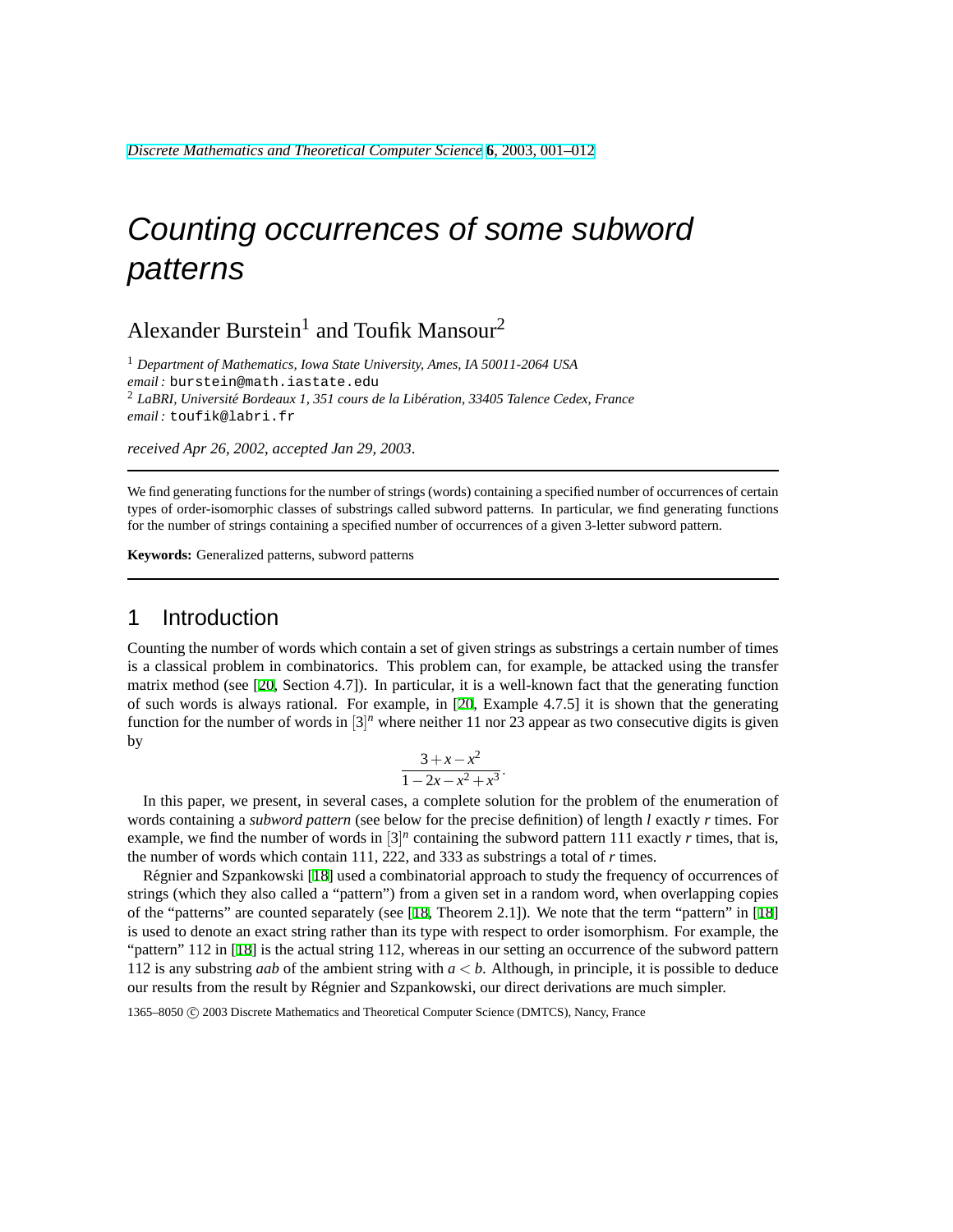Goulden and Jackson [\[12](#page-10-2)] also consider sequences with distinguished substrings and use the term "pattern of a sequence". However, their "pattern" is more locally defined than in this paper in that only order relations between adjacent elements of a string are considered, rather than order relations between any pair of elements of a string, as is done in this paper. For example, the pattern "rise, non-rise" (or  $(<, \geq)$ ), or  $\pi_1\pi_2$ ) as defined in [[12\]](#page-10-2) includes the subword patterns 121, 122, 132, 231 as defined in this paper. However, we show that each of the subword patterns 121,122,132 is avoided by a different number of words (of a given length on a given alphabet) than the other two patterns.

In what follows, we use analytical and combinatorial means to find a complete answer for several cases of counting strings with a specified number of occurrences of certain patterns.

#### 1.1 Classical patterns in permutations

Let  $\pi \in S_n$  and  $\tau \in S_m$  be two permutations. An *occurrence* of  $\tau$  in  $\pi$  is a subsequence  $1 \leq i_1 < i_2 < \cdots <$  $i_m \le n$  such that  $(\pi(i_1), \ldots, \pi(i_m))$  is order-isomorphic to  $\tau$ . In this context,  $\tau$  is usually called a *pattern*. We denote the number of occurrences of  $\tau$  in  $\pi$  by  $\pi(\tau)$ .

Recently, much attention has been paid to the problem of counting the number of permutations of length *n* containing a given number  $r \ge 0$  of occurrences of a certain pattern  $\tau$ . Most of the authors consider only the case  $r = 0$ , thus studying permutations *avoiding* a given pattern. Only a few papers consider the case  $r > 0$ , usually restricting themselves to the patterns of length 3. In fact, simple algebraic considerations show that there are only two essentially different cases for  $\tau \in S_3$ , namely,  $\tau = 123$  and  $\tau = 132$ . Noonan [\[16](#page-10-3)] has proved that the number of permutations in  $S_n$  containing 123 exactly once is given by  $\frac{3}{n} {2n \choose n-3}$ . A general approach to the problem was suggested by Noonan and Zeilberger [\[17](#page-10-4)]; they gave another proof of Noonan's result, and conjectured that the number of permutations in  $S_n$  containing 123 exactly twice is given by  $\frac{59n^2+117n+100}{2n(2n-1)(n+5)}$  ( $\frac{2n}{n-4}$ ) and the number of permutations in *S<sub>n</sub>* containing 132 exactly once is given by  $\binom{2n-3}{n-3}$ . The first conjecture was proved by Fulmek [\[11](#page-10-5)] and the second conjecture was proved by Bóna in [\[3](#page-10-6)]. A general conjecture of Noonan and Zeilberger states that the number of permutations in  $S_n$  containing  $\tau$  exactly r times is P-recursive in *n* for any r and  $\tau$ . It was proved by Bona [[2\]](#page-10-7) for  $\tau$  = 132. However, as stated in [[2\]](#page-10-7), a challenging question is to describe the number of permutations in  $S_n$ containing  $\tau \in S_3$  exactly *r* times, explicitly for any given *r*. Later, Mansour and Vainshtein [[15\]](#page-10-8) suggested a new approach to this problem in the case  $\tau = 132$ , which allows one to get an explicit expression for the number of permutations in *S<sup>n</sup>* containing 132 exactly *r* times for any given *r*.

#### 1.2 Generalized patterns in permutations

In  $[1]$  $[1]$ , Babson and Steingrímsson introduced generalized permutation patterns that allow the requirement that two adjacent letters in a pattern must be adjacent in the permutation. For example, an occurrence of a generalized pattern 12-3 in a permutation  $\pi = a_1 a_2 \cdots a_n$  is a subword  $a_i a_{i+1} a_j$  of  $\pi$  such that  $a_i < a_{i+1}$ *aj* .

**Notation 1.1** Unfortunately, there is a bit of confusion in denoting classical and generalized patterns. Before generalized patterns were introduced, the hyphens were unnecessary, hence classical patterns (those with all possible hyphens) are often written with no hyphens when generalized patterns are not considered, and with all hyphens when they are. For example, a classical pattern 123 is now denoted by 1-2-3 when considered as a generalized pattern (using the notation of [\[1,](#page-10-9) [7\]](#page-10-10)). Unless otherwise stated, all patterns under consideration from now on are generalized patterns.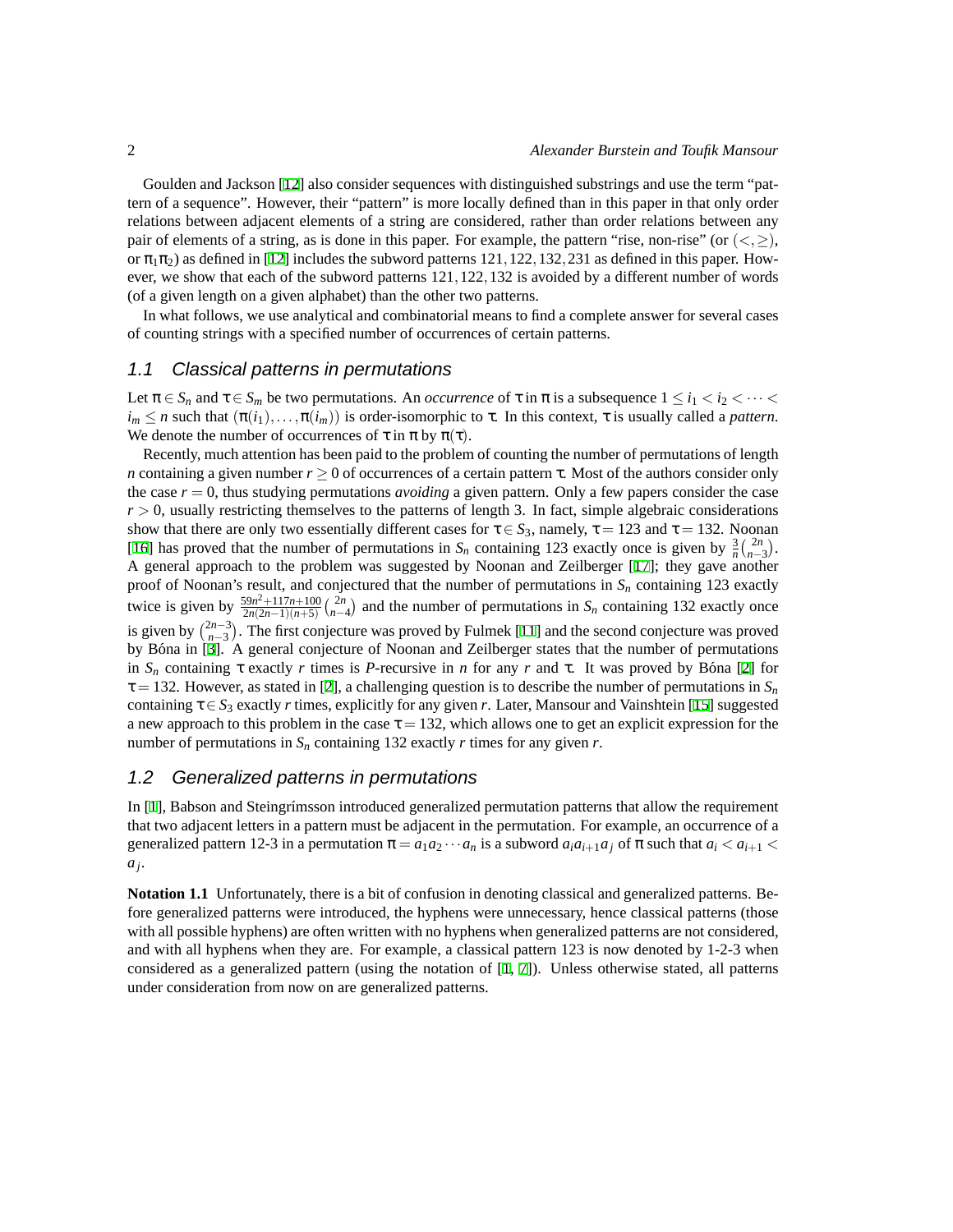In [\[10](#page-10-11)] Elizalde and Noy presented the following theorem regarding the distribution of the number of occurrences of any generalized pattern of length 3 without hyphens.

**Theorem 1.2** (Elizalde and Noy [[10\]](#page-10-11)) *Let*  $h(x) = \sqrt{(x-1)(x+3)}$ . *Then* 

$$
\sum_{n\geq 0} \sum_{\pi \in S_n} x^{\pi(123)} \frac{t^n}{n!} = \frac{2h(x)e^{\frac{1}{2}(h(x)-x+1)t}}{h(x)+x+1+(h(x)-x-1)e^{h(x)t}},
$$
  

$$
\sum_{n\geq 0} \sum_{\pi \in S_n} x^{\pi(213)} \frac{t^n}{n!} = \frac{1}{1-\int_0^t e^{(x-1)z^2/2}dz},
$$

*where* π(123) *(respectively,* π(213)*) is the number of occurrences of the* generalized *pattern* 123 *(respectively,* 213*) without hyphens in* π*.*

On the other hand, Claesson [\[7](#page-10-10)] gave a complete answer for the number of permutations avoiding a generalized pattern of the form  $xy-z$  where  $xyz \in S_3$ . Later, Claesson and Mansour [\[8](#page-10-12)] presented an algorithm to count the number of permutations containing a generalized pattern of the form *xy*-*z* exactly *r* times for any given  $r \geq 0$ , where  $xyz \in S_3$ .

**Theorem 1.3** (Claesson and Mansour [[8\]](#page-10-12)) *The ordinary generating function for the number of permutations of length n avoiding the generalized pattern* 12*-*3 *(or* 23*-*1*) is*

$$
\sum_{k\geq 0} \frac{x^k}{(1-x)(1-2x)\cdots(1-kx)}.
$$

*The ordinary generating function for the number of permutations of length n avoiding the generalized pattern* 2*-*13 *is*

$$
C(x) = \frac{1 - \sqrt{1 - 4x}}{2x}.
$$

*The ordinary generating function for the number of permutations of length n containing exactly one occurrence of the generalized pattern* 12*-*3 *is*

$$
\sum_{n\geq 1} \frac{x}{1 - nx} \sum_{k\geq 0} \frac{kx^{k+n}}{(1-x)(1-2x)\cdots(1-(k+n)x)}.
$$

*The ordinary generating function for the number of permutations of length n containing exactly one occurrence of the generalized pattern* 23*-*1 *is*

$$
\sum_{n\geq 1} \frac{x}{1-(n-1)x} \sum_{k\geq 0} \frac{kx^{k+n}}{(1-x)(1-2x)\cdots(1-(k+n)x)}.
$$

*The ordinary generating function for the number of permutations of length n containing exactly one occurrence of the generalized pattern* 2*-*13 *is*

$$
\frac{x^3C(x)^7}{1-tC(x)^2}.
$$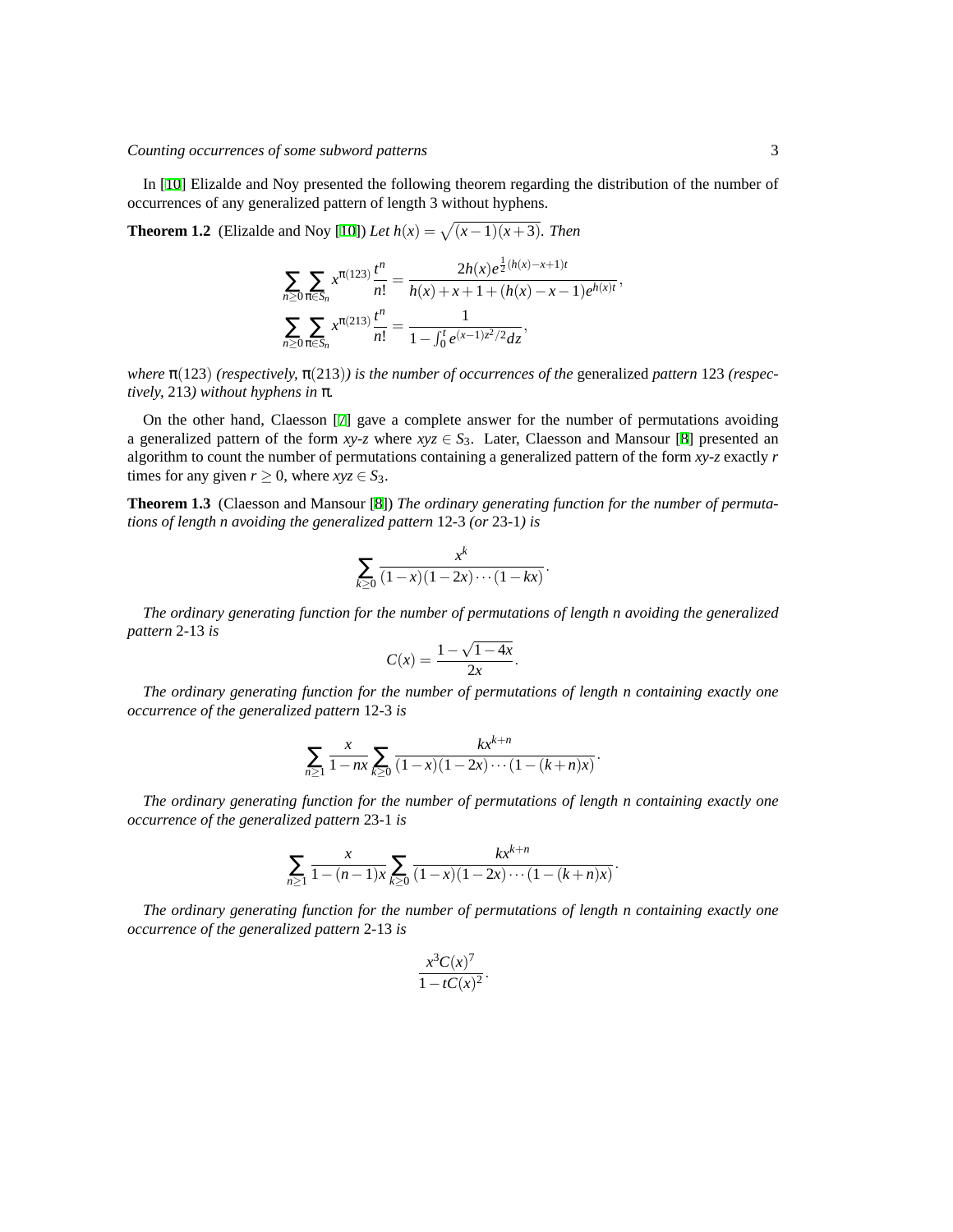#### 1.3 Generalized patterns in words

A *generalized pattern*  $\tau$  is a (possibly hyphenated) string in  $[\ell]^m$  which contains all letters from  $[\ell] =$  $\{1,\ldots,\ell\}$ . We say that the string  $\sigma \in [k]^n$  *contains* a generalized pattern  $\tau$  exactly *r* times (denoted by  $r = \sigma(\tau)$ ) if  $\sigma$  contains *r* different subsequences isomorphic to  $\tau$  in which the entries corresponding to consecutive entries of  $\tau$  not separated by a hyphen must be adjacent. We call the generalized patterns without hyphens *subword patterns*. If  $r = 0$ , we say that  $\sigma$  *avoids*  $\tau$  and write  $\sigma \in [k]^n(\tau)$ . Thus,  $[k]^n(\tau)$ denotes the set of strings in  $[k]^n$  (i.e., *n*-long *k*-ary strings) which avoid τ. For example, a string  $\pi$  =  $a_1 a_2 \ldots a_n$  avoids the generalized pattern 12-1 if  $\pi$  has no subsequence  $a_i a_{i+1} a_j$  with  $j > i+1$  and  $a_i =$  $a_j < a_{i+1}$ .

**Example 1.4** Davenport-Schinzel sequences [\[9](#page-10-13)] can be defined in terms of subword pattern avoidance as follows. For any  $d \ge 1$ , let  $T_d$  be the set of all the subword patterns  $\pi = a_1 a_2 \cdots a_{d+1} \in [d+1]^{d+1}$ such that either  $a_{2j} < a_{2j+1} > a_{2j+2}$  for all *j*, or  $a_{2j-1} < a_{2j} > a_{2j+1}$  for all *j*. For example,  $T_2 =$ {121,132,231,212,213,312}. An *k*-ary *n*-long sequence avoiding the subword pattern 11 (i.e., with no equal consecutive letters) and avoiding all the subword patterns in  $T<sub>d</sub>$  (there are no alternating subwords of length greater than  $d + 1$ ) is called a Davenport-Schinzel sequence if *n* is maximal.

Let  $f_{\tau,r}(n,k)$  be the number of words  $\sigma \in [k]^n$  such that  $\sigma(\tau) = r$ . Denote the corresponding bivariate generating function by  $F_{\tau}(x, y; k)$ , in other words,

$$
F_{\tau}(x,y;k)=\sum_{n\geq 0}\sum_{r\geq 0}f_{\tau;r}(n,k)x^ny^r.
$$

Burstein [\[4](#page-10-14)] gave a complete answer for the numbers  $f_{\tau,0}(n,k)$  where  $\tau$  is a 3-letter classical pattern. Later, Burstein and Mansour [\[5](#page-10-15), [6](#page-10-16)] presented a complete answer for the number  $f_{\tau,0}(n,k)$  where  $\tau$  is a generalized pattern of length 3 (a word of length 3).

In this paper, we present a complete answer for several cases of  $f_{\tau,r}(n,k)$  where  $\tau$  is a subword pattern of length *l* (which is the analogue of the results by Elizalde and Noy in [\[10](#page-10-11)]). In particular, we find a complete answer for the case  $l = 3$ .

## 2 Counting a subword pattern of length *l*

In this section we find *F*τ(*x*,*y*; *k*) for several cases of τ. Burstein and Mansour [\[6\]](#page-10-16) found *F*τ(*x*,*y*; *k*) for the subword pattern  $\tau = 11...1 \in [1]^l$  and proved the following theorem.

<span id="page-3-0"></span>**Theorem 2.1** (Burstein and Mansour [\[6](#page-10-16), Th. 2.1]) *Let*  $\tau = 11 \dots 1 \in [1]^l$  *be a subword pattern. Then* 

$$
F_{\tau}(x,y;k) = \frac{1 + (1-y)x \sum_{j=0}^{l-2} (kx)^j - (1-y)(k-1) \sum_{d=2}^{l-1} x^d \sum_{j=0}^{l-1-d} (kx)^j}{1 - (k-1+y)x - (k-1)(1-y)(1 - x^{l-2}) \frac{x^2}{1-x}}.
$$

#### 2.1 The subword pattern  $\tau = 11...12$

Let τ = 11 . . . 12  $\in [2]^l$  be a subword pattern. Define  $d_{\tau,r}(n,k)$  to be the number of words  $β ∈ [k]^n$  such that  $(\beta, k+1)$  contains  $\tau$  exactly *r* times, and denote the corresponding generating function by

$$
D_{\tau}(x, y; k) = \sum_{n,r \geq 0} d_{\tau,r}(n, k) x^n y^r.
$$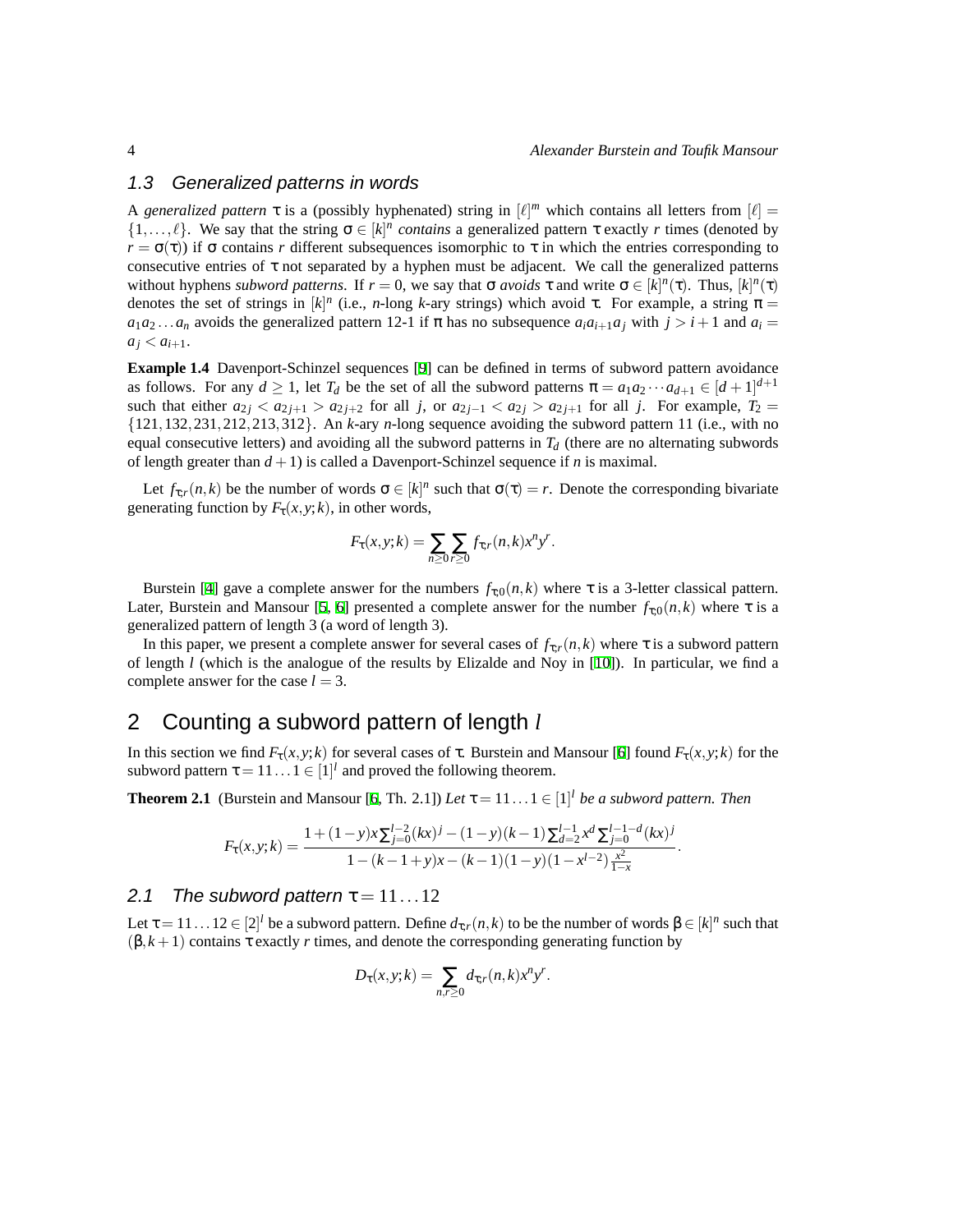#### Let us find a recurrence for  $F_{\tau}$ .

Let  $\sigma \in [k]^n$  ( $k \ge 2$ ), with  $\sigma(\tau) = r$ , contain exactly *d* copies of the letter *k*. If  $d = 0$ , then  $\sigma \in [k-1]^n$ and  $\sigma(\tau) = r$ . If  $d \ge 1$ , then  $\sigma = \sigma_1 k \sigma_2$ , where  $\sigma_1 \in [k-1]^{n_1}$ ,  $\sigma_2 \in [k]^{n_2}$ ,  $n_1 + n_2 + 1 = n$  and  $(\sigma_1, k)(\tau) +$  $\sigma_2(\tau) = r$ . Taking generating functions, we see that the above translates into

$$
F_{\tau}(x, y; k) = F_{\tau}(x, y; k-1) + xD_{\tau}(x, y; k-1)F_{\tau}(x, y; k),
$$

or, equivalently,

$$
F_{\tau}(x, y; k) = \frac{F_{\tau}(x, y; k-1)}{1 - x D_{\tau}(x, y; k-1)}.
$$

Let us now find the recurrence for  $D_{\tau}$ . Let  $\sigma \in [k]^n$  be such that  $(\sigma, k+1)$  contains  $\tau$  exactly  $r$  times, and has exactly *d* letters *k*. Then  $\sigma = \sigma_1 k \sigma_2 k \dots k \sigma_d k \sigma_{d+1}$  for some  $\sigma_i \in [k-1]^{n_i}$ ,  $1 \le i \le d+1$ , where  $n_1 + \cdots + n_{d+1} = n - d$  and

$$
(\sigma_1, k)(\tau) + \cdots + (\sigma_d, k)(\tau) + (\sigma_{d+1}, k+1)(\tau) + \delta(\sigma \text{ ends on } l-1 \text{ } k\text{'s}) = r.
$$

Taking generating functions, we obtain

$$
D_{\tau}(x,y;k) = \sum_{d=0}^{l-2} x^d D_{\tau}^{d+1}(x,y;k-1)
$$
  
+ 
$$
\sum_{d=l-1}^{\infty} x^d \left( D_{\tau}^{d+1}(x,y;k-1) - D_{\tau}^{(d+1)-(l-1)}(x,y;k-1) + yD_{\tau}^{(d+1)-(l-1)}(x,y;k-1) \right),
$$

which, after summing over *d*, yields

$$
D_{\tau}(x, y; k-1) = \frac{(1 - x^{l-1}(1-y))D_{\tau}(x, y; k-1)}{1 - xD_{\tau}(x, y; k-1)}.
$$

These two recurrences, together with  $D_{\tau}(x, y; 0) = F_{\tau}(x, y; 0) = 1$  and induction on *k*, yield the following theorem.

<span id="page-4-0"></span>**Theorem 2.2** *Let*  $\tau = 11...12 \in [2]^l$  *be a subword pattern such that*  $l \geq 1$ *; then* 

$$
F_{\tau}(x, y; k) = \frac{1 - y}{1 - x^{2 - l} - y + x^{2 - l} (1 - x^{l - 1} (1 - y))^{k}}.
$$

<span id="page-4-1"></span>**Example 2.3** (see Burstein and Mansour [[6,](#page-10-16) Th. 3.10]) Letting  $l = 3$  and  $y = 0$  in Theorem [2.2](#page-4-0), we get that the generating function for the number of words in  $[k]^n$  avoiding the subword pattern 112 is given by

$$
\frac{1}{1 - \frac{1}{x} + \frac{1}{x}(1 - x^2)^k}.
$$

In the special case of  $l = 3$ , we get from Theorem [2.2](#page-4-0) the following result.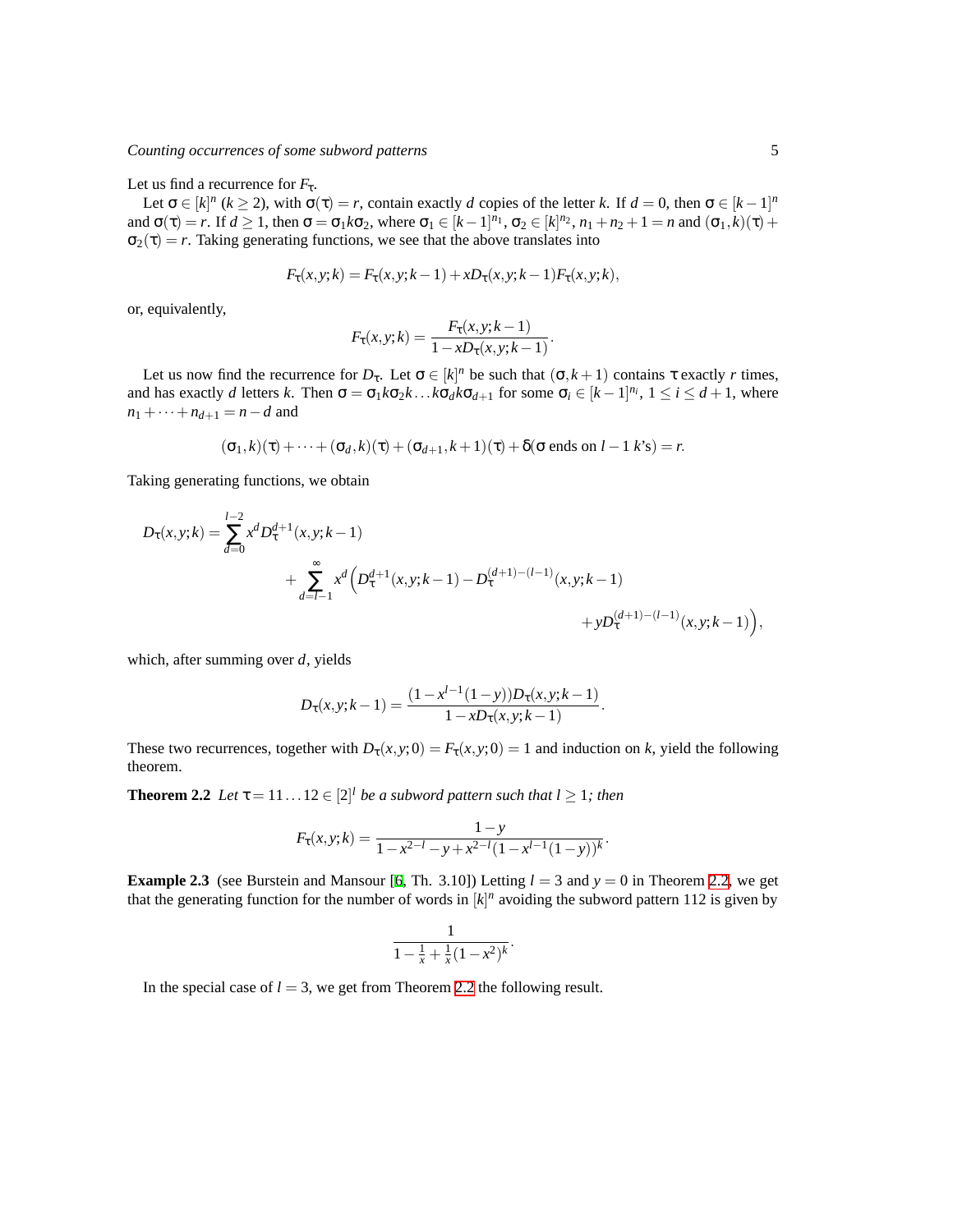**Corollary 2.4** *The generating function for the number of words in* [2] *n containing the subword pattern* 112 *exactly r times is given by*

$$
\frac{x^{3r}}{(1-x)^{r+1}(1-x-x^2)^{r+1}}
$$

.

**Proof:** Let  $\tau = 112$  be a subword pattern. It is easy to see that a word  $\sigma \in [2]^n$  with  $\sigma(\tau) = r$  must have the form  $\sigma = \sigma_1 \tau \sigma_2 \tau \ldots \tau \sigma_{r+1}$ , for some  $\sigma_1, \ldots, \sigma_{r+1} \in [2]^n(\tau)$ . Now, from Example [2.3](#page-4-1) with  $k = 2$ , we have that  $F_{\tau}(x;2) = \frac{1}{(1-x)(1-x-x^2)}$ , hence the result follows.

#### 2.2 The subword pattern  $\tau = 211...112$

Let  $\tau = 211...112 \in [2]^l$  be a subword pattern. We define  $d_{\tau}(n,r;k)$  to be the number of words  $\beta \in [k]^n$ such that  $(k+1,\beta,k+1)$  contains  $\tau$  exactly r times, and denote the corresponding generating function by *D*<sub>τ</sub>(*x*,*y*;*k*). Let σ ∈ [*k*]<sup>*n*</sup> such that σ(τ) = *r*, and such that σ contains *d* occurrences of the letter *k*. For *d* = 0, the generating function for the number of such words σ is given by  $F_τ(x, y; k-1)$ , and for *d* ≥ 1, by  $x^d F_\tau^2(x, y; k-1) D_\tau^{d-1}(x, y; k-1)$  (since in that case  $\sigma = \sigma_0 k \sigma_1 k \dots k \sigma_{d-1} k \sigma_d$ , where all  $\sigma_i \in [k-1]^{n_i}$ ,  $\sum n_i = n - d$ , and  $\sigma(\tau) = \sigma_0(\tau) + (k, \sigma_1, k)(\tau) + \cdots + (k, \sigma_{d-1}, k)(\tau) + \sigma_d(\tau)$ . Hence, if we sum over all  $d \geq 0$ , we get

$$
F_{\tau}(x, y; k) = F_{\tau}(x, y; k-1) + \frac{x F_{\tau}^{2}(x, y; k-1)}{1 - x D_{\tau}(x, y; k-1)}.
$$

On the other hand, the word  $(k+1,\beta,k+1)$ , with  $\beta$  as above, contains an occurrence of  $\tau$  involving the two letters *k* +1 if and only if β is a constant string of length *l* −2, otherwise, (*k* +1,β,*k* +1)(τ) = β(τ). Taking generating functions, we obtain

$$
D_{\tau}(x, y; k) = kx^{l-2}y + F_{\tau}(x, y; k) - kx^{l-2}.
$$

Therefore, using the initial conditions  $F_{\tau}(x, y; 0) = D_{\tau}(x, y; 0) = 1$  and induction on *k*, we get the following theorem.

<span id="page-5-0"></span>**Theorem 2.5** *Let*  $\tau = 211...112 \in [2]^l$  *be a subword pattern and*  $l \geq 2$ *, then* 

$$
F_{\tau}(x, y; k) = \frac{1}{1 - x - x \sum_{j=0}^{k} \frac{1}{1 + jx^{j-1}(1 - y)}}.
$$

**Example 2.6** (Burstein and Mansour [[6,](#page-10-16) Th. 3.12]) Letting  $l = 3$  and  $\gamma = 0$  in Theorem [2.5,](#page-5-0) we get that the generating function for the number of words in  $[k]^n$  avoiding the subword pattern 212 is given by

$$
\frac{1}{1-x-x\sum_{j=0}^{k-1}\frac{1}{1+jx^2}}.
$$

# 2.3 The subword pattern  $\tau = m\tau'm$

<span id="page-5-1"></span>**Theorem 2.7** *Let*  $\tau = m\tau' m \in [m]^l$  *be a subword pattern, where*  $\tau'$  *does not contain m. Then for*  $k \ge m$ ,

$$
F_{\tau}(x, y; k) = \frac{1}{1 - (m-1)x - x \sum_{j=m-1}^{k-1} \frac{1}{1 + {j \choose m-1}x^{j-1}(1-y)}}.
$$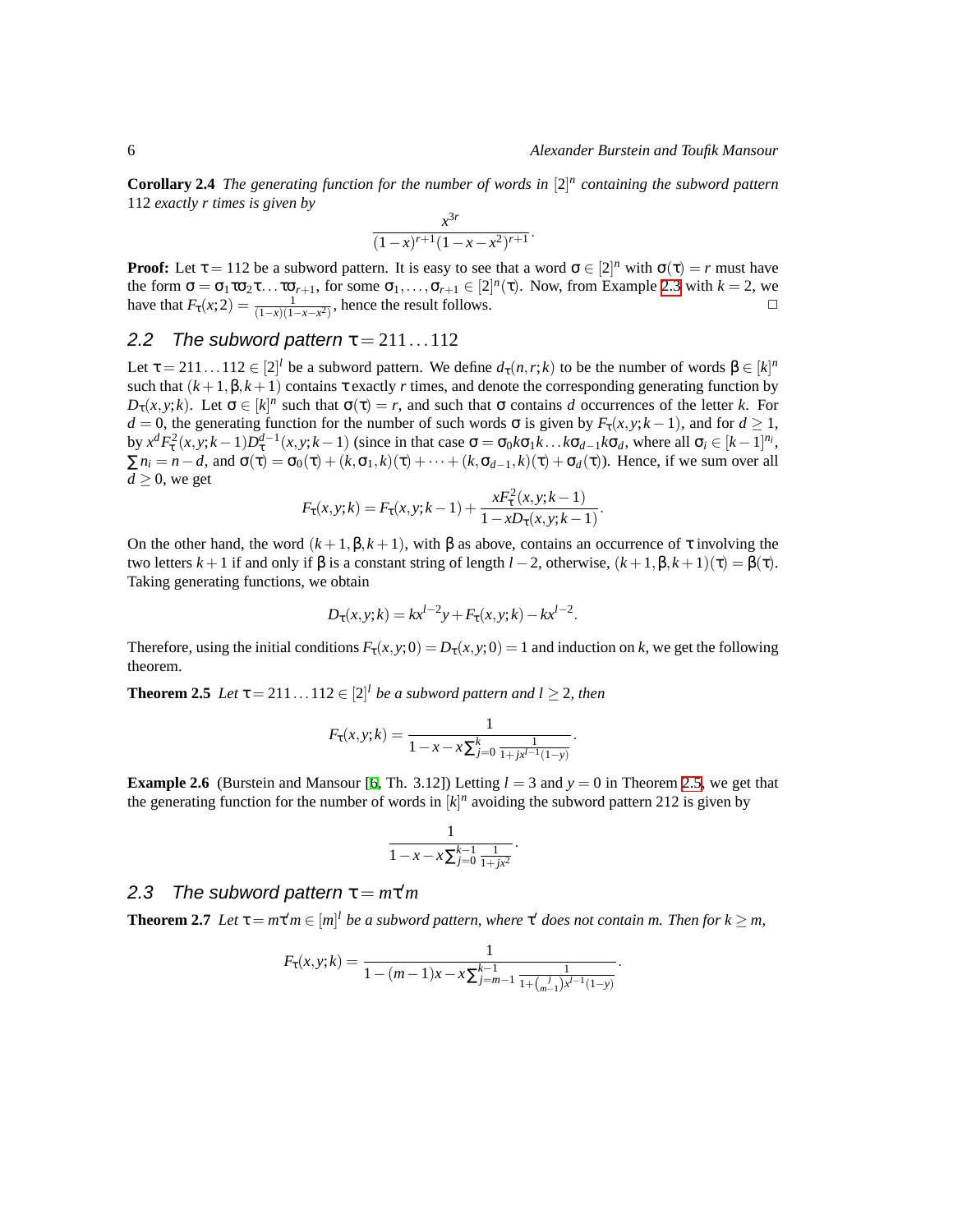#### *Counting occurrences of some subword patterns* 7

**Proof:** Let  $\sigma \in [k]^n$ . The generating function for the number of words  $\sigma$  which do not contain *m* and contain  $\tau$  exactly *r* times is given by  $F_{\tau}(x, y; k-1)$ . Now assume that the leftmost *m* in  $\sigma$  is at position *i*. Then  $\sigma = \sigma_1 m \sigma_2$  and  $\sigma(\tau) = \sigma_1(\tau) + (m, \sigma_2)(\tau)$ , so the generating function for the number of such words σ is given by  $xF_{\tau}(x, y; k-1)D_{\tau}(x, y; k)$ , where  $D_{\tau}(x, y; k)$  is the generating function for the number of words  $\sigma \in [k]^n$  such that  $(m, \sigma)$  contains  $\tau$  exactly *r* times. Therefore,

$$
F_{\tau}(x, y; k) = F_{\tau}(x, y; k-1) + x F_{\tau}(x, y; k-1) D_{\tau}(x, y; k).
$$

On the other hand, let  $\sigma' = (m, \sigma) \in [k]^{n+1}$ . If  $\sigma$  does not contain *m*, then the generating function for the number of such  $\sigma$  is given by  $F_{\tau}(x, y; k-1)$ . Otherwise, let *i* be the position of the leftmost letter *m* and let  $\sigma$ <sup>*i*</sup> be the left prefix of  $\sigma$  of length *i*, then the generating function for these words is given by

$$
x\left(F_\tau(x,y;k-1)-x^{l-2}\binom{k-1}{m-1}\right)D_\tau(x,y;k)
$$

if  $(m, \sigma)_i$  is not order-isomorphic to  $\tau$ , or by

$$
xyx^{l-2}\binom{k-1}{m-1}D_{\tau}(x,y;k)
$$

if  $(m, \sigma)_i$  is order-isomorphic to  $\tau$ . Therefore,

$$
D_{\tau}(x, y; k) = F_{\tau}(x, y; k - 1) + x \left( F_{\tau}(x, y; k - 1) - x^{l - 2} \binom{k - 1}{m - 1} D_{\tau}(x, y; k) + yx^{l - 1} \binom{k - 1}{m - 1} D_{\tau}(x, y; k).
$$

Hence, from the above two equations, we obtain

$$
F_{\tau}(x, y; k) = \frac{\left(1 + x^{l-1} {k-1 \choose m-1} (1-y)\right) F_{\tau}(x, y; k-1)}{1 + x^{l-1} {k-1 \choose m-1} (1-y) - x F_{\tau}(x, y; k-1)},
$$

so, by induction on *k* with the initial condition  $F_\tau(x, y; m-1) = \frac{1}{1-(m-1)x}$ , we get the desired result.  $\Box$ **Example 2.8** Applying Theorem [2.7](#page-5-1) to the subword patterns 2112 and 3123, we get

$$
F_{2112}(x,y;k) = \frac{1}{1 - x - x \sum_{j=0}^{k-1} \frac{1}{1 + jx^3(1-y)}},
$$
  

$$
F_{3123}(x,y;k) = \frac{1}{1 - 2x - x \sum_{j=2}^{k-1} \frac{1}{1 + j(j-1)x^3(1-y)/2}}.
$$

**Definition 2.9** *We say that the patterns* β *and* γ *are* strongly Wilf-equivalent*, or are in the same* strong Wilf class, *if the number of words in* [k]<sup>*n*</sup> containing β *exactly r times is the same as the number of words*  $\int f(x) \, dx$  *in* [k]<sup>*n*</sup> *containing*  $\gamma$  *exactly r times, for any*  $r \geq 0$ *.* 

By Theorem [2.7](#page-5-1) and the symmetry operations "reversal" and "complement," we immediately get the following corollary.

**Corollary 2.10** *The subword patterns* 1121 *and* 1221 *are in the same strong Wilf class.*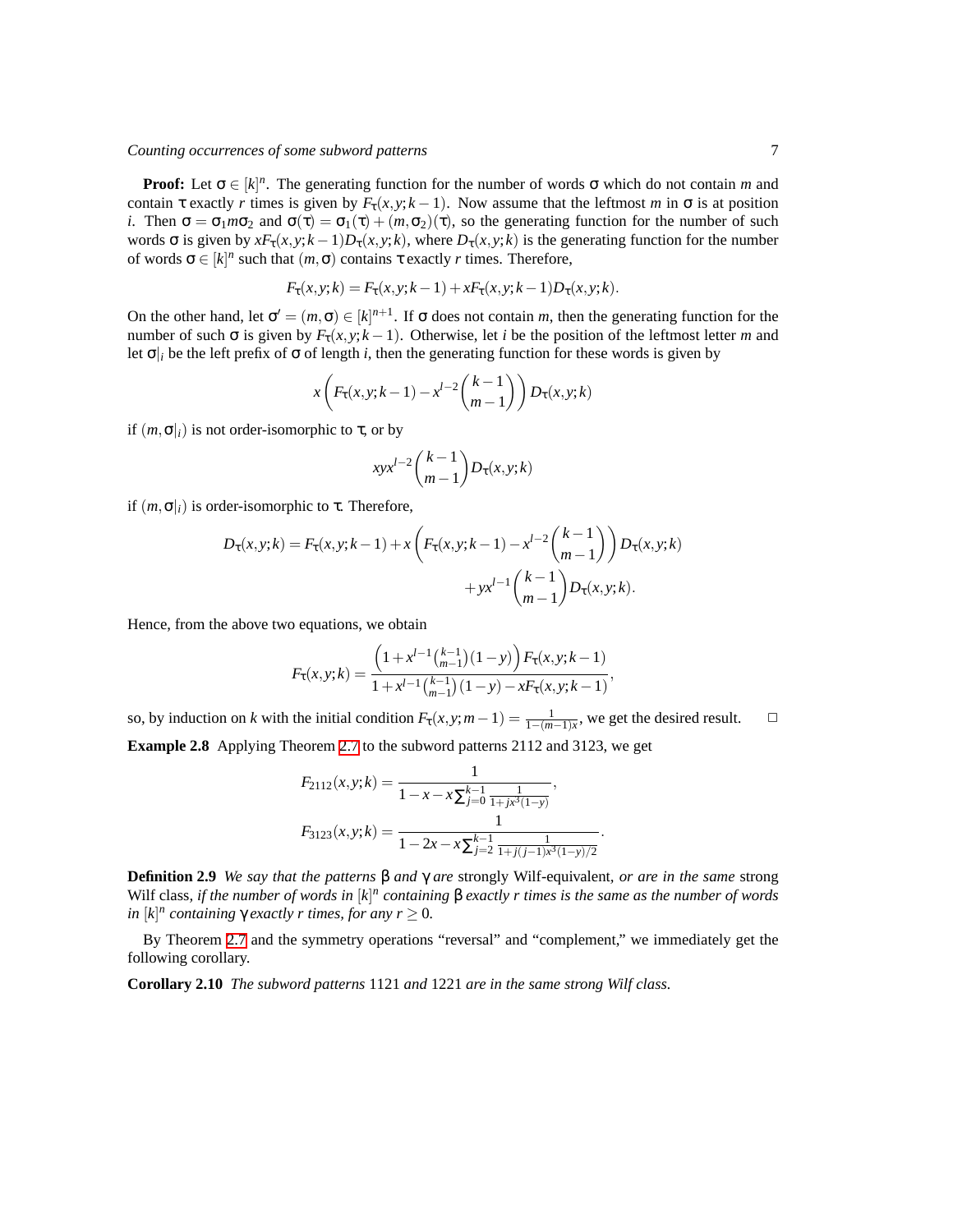# 2.4 The subword pattern  $\tau = m\tau'(m+1)$

Let  $\tau = m\tau'(m+1)$  be a subword pattern, where  $\tau'$  does not contain *m* or  $m+1$ . Note that  $\tau$  is in the same symmetry class as  $r(c(\tau)) = 1$  $r(c(\tau'))$ 2. This case is treated in a similarl manner as the case of  $\tau = m\tau' m$ . As a result, we obtain the theorem below.

<span id="page-7-0"></span>**Theorem 2.11** *Let*  $\tau = m\tau'(m+1) \in [m+1]^l$  *be a subword pattern, where*  $\tau'$  *does not contain m or m* + 1*. Then for*  $k \geq m$ *,* 

$$
F_{\tau}(x,y;k) = \frac{1}{1 - (m-1)x - x\sum_{i=m-2}^{k-2} \prod_{j=m-2}^{i} \left(1 - {j \choose m-1} x^{l-1} (1-y)\right)}.
$$

# 3 Subword patterns of length 3

The symmetry class representatives of 3-letter subword patterns are 111, 112, 212, 123, 213. In the current subsection, we find explicit formulas for  $F_{\tau}(x, y; k)$  for each of these representatives  $\tau$ . Theorem [2.1](#page-3-0) yields the answer for the first class.

**Theorem 3.1** *Let*  $\tau = 111$  *be a subword pattern. Then, for all*  $k \geq 0$ *, we have* 

$$
F_{\tau}(x, y; k) = \frac{1 + x(1+x)(1-y)}{1 - (k-1+y)x - (k-1)(1-y)x^2}.
$$

Theorems [2.2](#page-4-0) and [2.5](#page-5-0) contain already the answers for the second and the third classes, respectively. Let us summarize the corresponding results in the theorem below.

**Theorem 3.2** *Let* 112 *and* 212 *be subword patterns. For*  $k \geq 0$ *,* 

$$
F_{112}(x,y;k) = \frac{1-y}{1 - \frac{1}{x} - y + \frac{1}{x}(1 - x^2(1-y))^k},
$$
  

$$
F_{212}(x,y;k) = \frac{1}{1 - x - x\sum_{j=0}^k \frac{1}{1 - jx^2(1-y)}}.
$$

Now let us find the generating function for the fourth class,  $F_{\tau}(x, y; k)$  where  $\tau = 123$  is a subword pattern. Let  $D_{\tau}(x, y; k)$  be the generating function for the number of words  $\sigma \in [k]^n$  such that  $(\sigma, k+1)$ contains the subword pattern 123 exactly *r* times. Suppose a word  $\sigma \in [k]^n(\tau)$  has exactly *d* letters *k*. Then  $\sigma = \sigma_0 k \sigma_1 k \dots k \sigma_d$ , where all  $\sigma_i \in [k-1]^n$ , and any occurrence of  $\tau$  in  $\sigma$  must be either in  $(\sigma_i, k)$  for some  $i = 0, 1, \ldots, d - 1$ , or in  $\sigma_d$ . Therefore, the generating function for the number of such words  $\sigma$  is  $(xD_\tau(x, y; k-1))^d F_\tau(x, y; k-1)$ , so

$$
F_{\tau}(x, y; k) = \sum_{d \ge 0} (xD_{\tau}(x, y; k-1))^{d} F_{\tau}(x, y; k-1).
$$

On the other hand, suppose  $\sigma \in [k]^n$  is counted by  $D_{\tau}(x, y; k)$ . Then  $(\sigma, k + 1) = \sigma_0 k \sigma_1 k \dots k \sigma_d k + 1$ (where  $\sigma_i \in [k-1]^n$  for all *i*) contains the pattern  $\tau$  exactly *r* times. If  $d = 0$ , then  $\sigma \in [k-1]^n$ . If  $d \ge 1$ , there are several possibilities. If  $\sigma_d \neq 0$  or  $\sigma_d = \sigma_{d-1} = 0$ , then all occurrences of the pattern  $\tau$  in  $(\sigma, k+1)$ are in  $(\sigma_i, k)$  for some  $i = 0, 1, \ldots, d - 1$ , or in  $(\sigma_d, k + 1)$ . If  $\sigma_d = \emptyset$  and  $\sigma_{d-1} \neq \emptyset$ , then there is one extra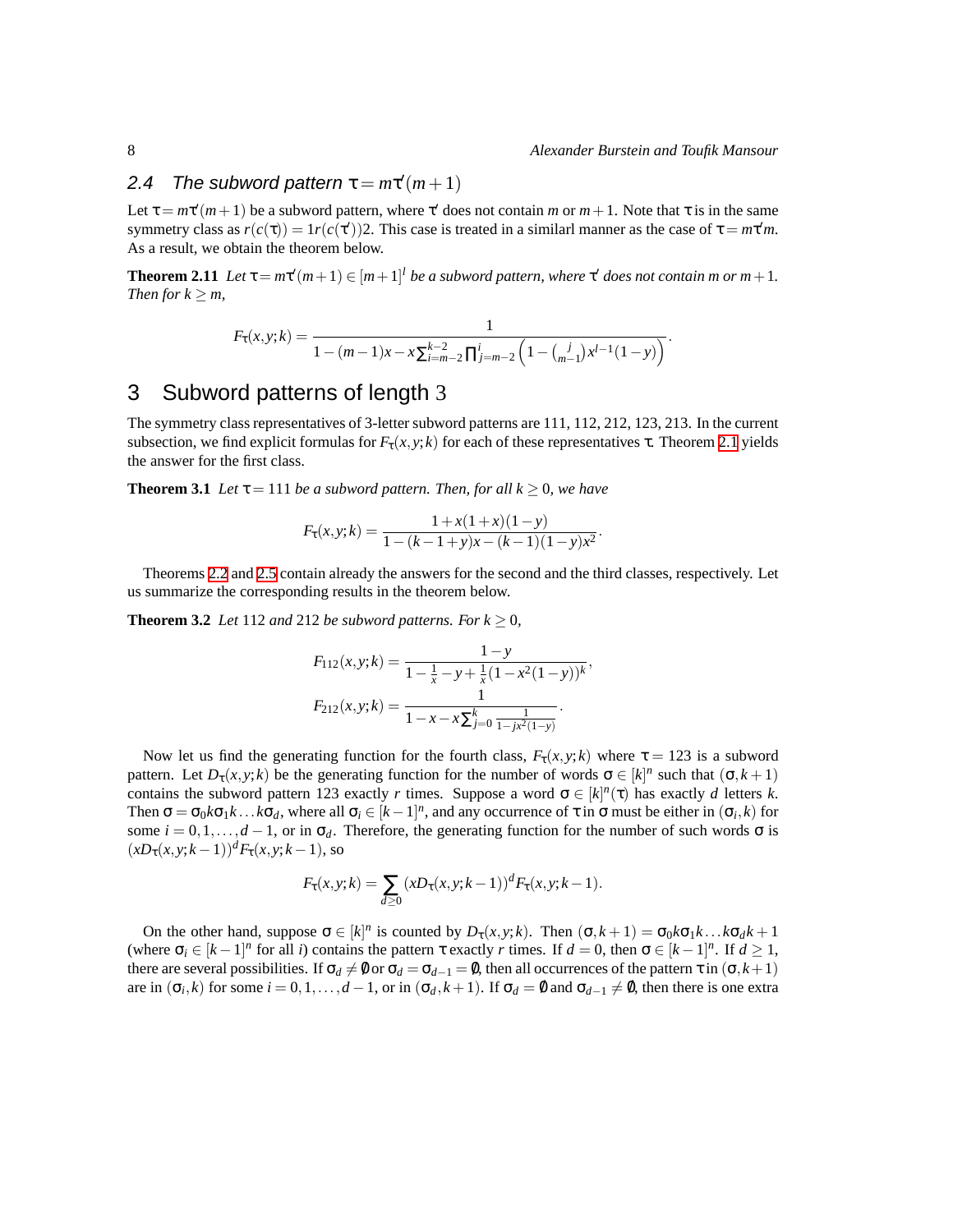occurrence of τ since  $(σ, k + 1)$  ends by  $(a, k, k + 1)$  for some  $a < k$ . Taking generating functions, we obtain

$$
D_{\tau}(x, y; k) = D_{\tau}(x, y; k - 1)
$$
  
+ 
$$
\sum_{d \geq 1} x^{d} D_{\tau}^{d}(x, y; k - 1) (D_{\tau}(x, y; k - 1) - 1)
$$
  
+ 
$$
\sum_{d \geq 1} x^{d} D_{\tau}^{d-1}(x, y; k - 1))
$$
  
+ 
$$
\sum_{d \geq 1} x^{d} y D_{\tau}^{d-1}(x, y; k - 1) (D_{\tau}(x, y; k - 1) - 1).
$$

Hence,

$$
F_{\tau}(x, y; k) = \frac{F_{\tau}(x, y; k-1)}{1 - xD_{\tau}(x, y; k-1)},
$$
  
\n
$$
D_{\tau}(x, y; k) = \frac{(1 - x + xy)D_{\tau}(x, y; k-1) + x(1 - y)}{1 - xD_{\tau}(x, y; k-1)}.
$$

Together with  $F_{\tau}(x, y; 0) = D_{\tau}(x, y; 0) = 1$ ,  $F_{\tau}(x, y; 1) = D_{\tau}(x, y; 1) = 1/(1-x)$  and induction on *k*, this yields the following result.

**Theorem 3.3** *Let*  $\tau = 123$  *be a subword pattern. For all*  $k \ge 2$ *, we have* 

$$
F_{\tau}(x, y; k) = \frac{1}{1 - kx - \sum_{j=3}^{k} (-x)^{j} {k \choose j} (1 - y)^{\lfloor j/2 \rfloor} U_{j-3}(y)},
$$

where  $U_0(y) = U_1(y) = 1$ ,  $U_{2n}(y) = (1-y)U_{2n-1}(y) - U_{2n-2}(y)$ , and  $U_{2n+1}(y) = U_{2n}(y) - U_{2n-1}(y)$ . Fur*thermore, the generating function for*  $U_n(y)$  *is given by* 

$$
\sum_{n\geq 0} U_n(y) z^n = \frac{1+z+z^2}{1+(1+y)z^2+z^4}.
$$

Finally, Theorem [2.11](#page-7-0) for  $l = 3$  and  $m = 2$  provides already the answer for the last class. The corresponding result is summarized below.

**Theorem 3.4** *Let*  $\tau$  = 213 *be a subword pattern. Then for all*  $k \ge 2$ *, we have* 

$$
F_{\tau}(x, y; k) = \frac{1}{1 - x - x \sum_{i=0}^{k-2} \prod_{j=0}^{i} (1 - jx^2(1 - y))}.
$$

## 4 Further results

We say that a subword pattern  $\tau \in [m]^l$  is *primitive* if any two distinct occurrences of  $\tau$  may overlap by at most one letter. For example, the subword patterns 112, 121, 122, 132, 211, 212, 213, 221, 231, and 312 are all the primitive patterns of length three.

**Theorem 4.1** Let  $\tau, \tau' \in [m]^l$  be two primitive subword patterns such that there exists a permutation  $\Phi \in S_l$ *with*  $\Phi(1) = 1$ ,  $\Phi(i) = i$  *and*  $\tau' = \Phi \circ \tau$ . In other words,  $\tau$  *and*  $\tau'$  *have the same supply of each letter, the same first letter and the same last letter. Then* τ *and* τ <sup>0</sup> *are in the same strong Wilf class.*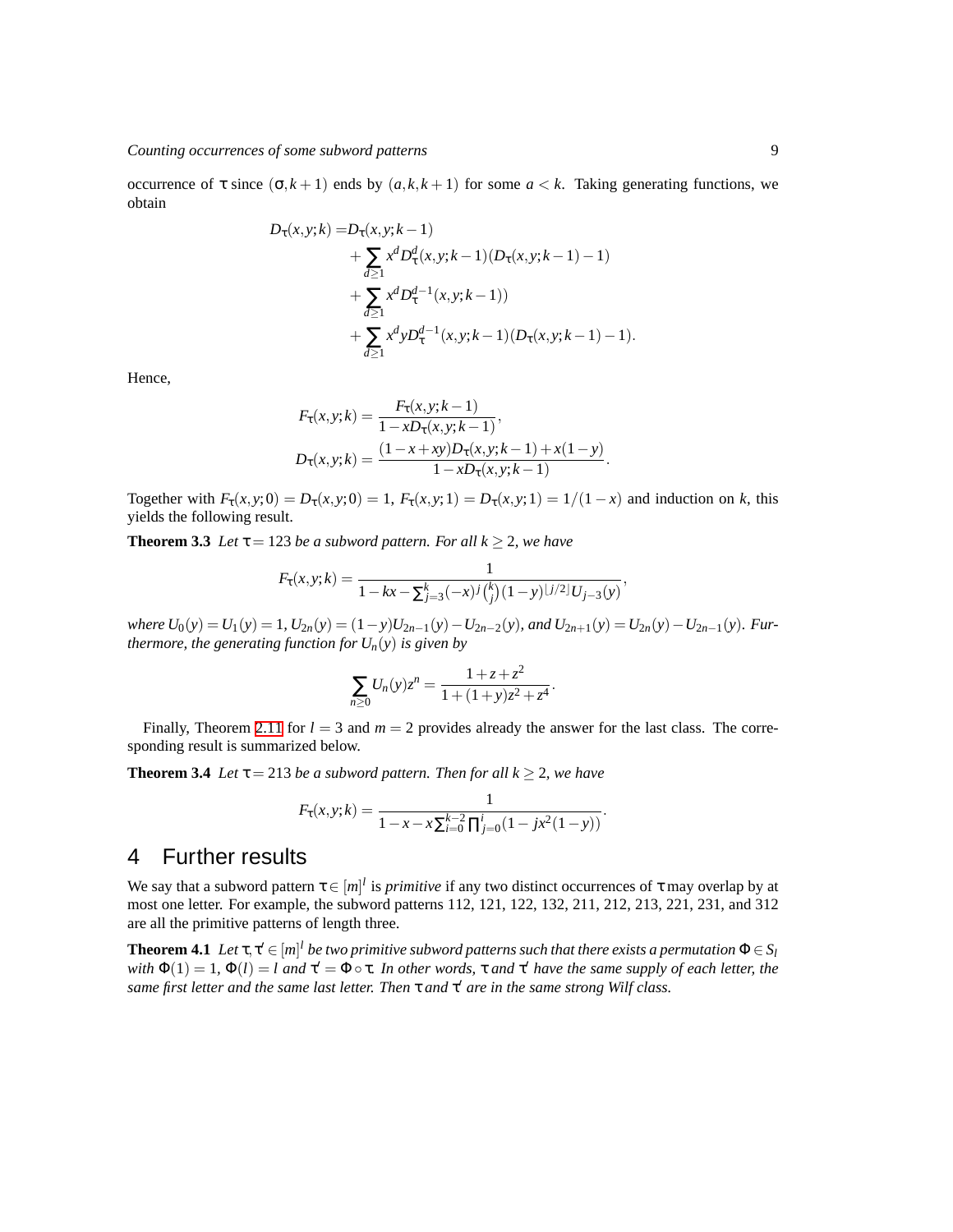**Proof:** Let  $\sigma \in [k]^n$  contain  $\tau$  exactly *r* times. Since  $\tau$  is a primitive subword pattern, we can define a function *f* which changes any occurrence of  $\tau$  in  $\sigma$  to an occurrence of  $\tau'$ . It is easy to see from the definition of primitive patterns that  $f$  is a bijection, hence the theorem follows.

An immediate corollary is the following.

**Corollary 4.2** *The subword patterns* 1232 *and* 1322 *are in the same strong Wilf class.*

<span id="page-9-0"></span>**Theorem 4.3** All primitive subword patterns  $\tau \in [m]^l$  such that  $\tau(1) = a$  and  $\tau(l) = b$ , where  $a < b$ , are *in the same strong Wilf class.*

**Proof:** Similarly as in the proof of Theorem [2.7](#page-5-1), we get

$$
F_{\tau}(x, y; k) = F_{\tau}(x, y; k-1) + xF_{\tau}(x, y; k-1)D_{\tau}(x, y; k; a),
$$

where  $D_{\tau}(x, y; k; h)$  is the generating function for the number of words  $\sigma \in [k]^n$  such that  $(h, \sigma)$  contains  $\tau$ exactly *r* times.

Now let us consider the case  $h = a + p(b - a)$ . Let  $\sigma = (\sigma', h + b - a, \sigma'')$ , where  $\sigma'$  is a word on the letters in [*k*] which does not contain  $h + b - a$ . Using the fact that  $\tau$  is a primitive subword pattern, we get

$$
D_{\tau}(x, y; k; h) = D_{\tau}(x, y; k - 1; h)
$$
  
+  $x^{l-1}y {h-1 \choose a-1} {k - (h+b-a) \choose m-b} D_{\tau}(x, y; k; h+b-a)$   
+  $x \left[ F_{\tau}(x, y; k-1) - x^{l-2} {h-1 \choose a-1} {k - (h+b-a) \choose m-b} \right] D_{\tau}(x, y; k; h+b-a).$ 

Hence, by induction on *p* and *k*, using  $F_\tau(x, y; m-1) = 1/(1-(m-1)x)$  and  $D_\tau(x, y; k; h) = 0$  for  $h > k$ , we get the desired result.  $\Box$ 

Using the proof of the above theorem, we get the following generalization.

**Corollary 4.4** *Let*  $\tau, \tau' \in [m]^l$  *be two primitive subword patterns such that*  $\tau(1) = \tau'(1) = a$  *and*  $\tau(l) =$  $\tau'(l) = b$ , where  $a < b$ . Then the subword patterns

$$
\underbrace{aa\ldots a}_{p}\tau\underbrace{b\ldots bb}_{p}\quad and\quad \underbrace{aa\ldots a}_{p}\tau'\underbrace{b\ldots bb}_{p}
$$

*are in the same strong Wilf class.*

Theorem [4.3](#page-9-0) implies as well the following corollary.

#### **Corollary 4.5**

- *1. The subword patterns* 1132*,* 1232*,* 1322*, and* 1332 *are in the same strong Wilf class.*
- *2. The subword patterns* 1432 *and* 1342 *are in the same strong Wilf class.*

**Theorem 4.6** *Let*  $12\tau 1 \in [m]^{l+3}$  *be a primitive subword pattern, and let*  $\tau'$  *be the same pattern*  $\tau$  *with* 1 *replaced by* 2*. Then the subword patterns* 12τ13 *and* 12τ <sup>0</sup>23 *are in the same strong Wilf class.*

**Proof:** If  $\sigma \in [k]^n$  contains 12τ13 exactly *r* times, then we define  $\sigma'$  as follows. If  $(\sigma_i, \ldots, \sigma_{i+l+3})$  is an occurrence of 12τ13, then we define  $σ'_{i+j} = σ_i + 1$  for all *j* such that  $σ_{i+j} = σ_i$ . The function *f* defined by  $f(\sigma) = \sigma'$  is a bijection since 12τ1 is a primitive subword pattern.

**Corollary 4.7** *The subword patterns* 1213 *and* 1223 *are in the same strong Wilf class.*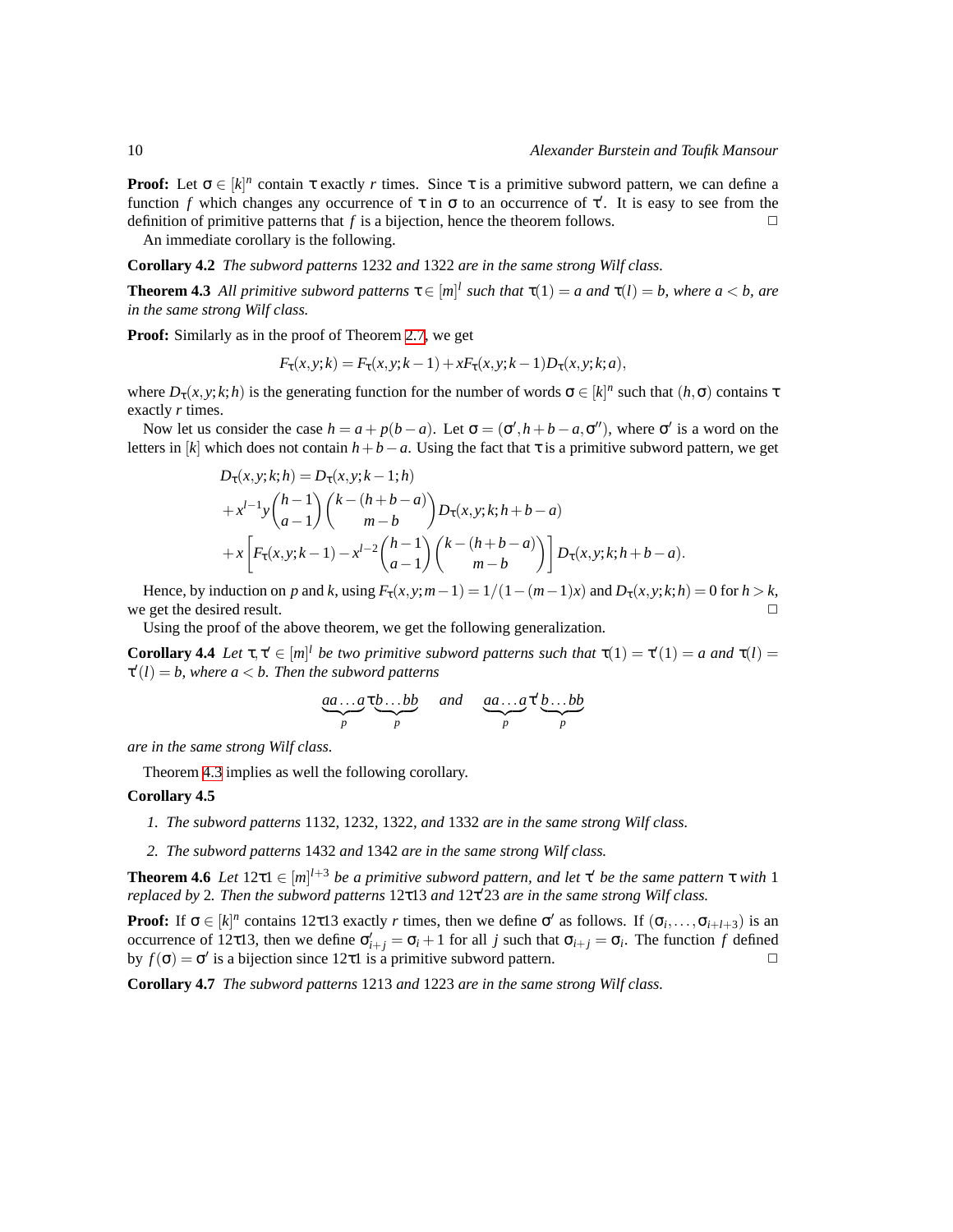#### Acknowledgement

The authors would like to thank the anonymous referee for bringing several references, particularly [\[18](#page-10-1)], to their attention. The final version of this paper was written while the second author (T.M.) was visiting University of Haifa, Israel in January 2003. He thanks the HIACS Research Center and the Caesarea Edmond Benjamin de Rothschild Foundation Institute for Interdisciplinary Applications of Computer Science for financial support, and professor Alek Vainshtein for his generosity.

### References

- <span id="page-10-9"></span>[1] E. Babson, E. Steingrímsson, Generalized permutation patterns and a classification of the Mahonian statistics, *Seminaire Lotharingien de Combinatoire ´* , B44b:18pp, 2000.
- <span id="page-10-7"></span>[2] M. Bona, The number of permutations with exactly *r* 132-subsequences is *P*-recursive in the size!, *Adv. Appl. Math.* **18** (1997), 510–522.
- <span id="page-10-6"></span>[3] M. Bona, Permutations with one or two 132-subsequences, *Discrete Math.* **181** (1998), 267–274.
- <span id="page-10-14"></span>[4] A. Burstein, Enumeration of words with forbidden patterns, Ph.D. thesis, University of Pennsylvania, 1998.
- <span id="page-10-15"></span>[5] A. Burstein, T. Mansour, Words restricted by patterns with at most 2 distinct letters, *Electronic J. of Combinatorics* **9(2)** (2002), #R3.
- <span id="page-10-16"></span>[6] A. Burstein, T. Mansour, Words restricted by 3-letter generalized multipermutation patterns, preprint. Available at www.arXiv.org/ps/math.CO/0112281.
- <span id="page-10-10"></span>[7] A. Claesson, Generalized pattern avoidance, *European J. of Combinatorics* **22:7** (2001), 961–971.
- <span id="page-10-12"></span>[8] A. Claesson and T. Mansour, Permutations avoiding a pair of generalized patterns of the form *x*-*yz* or *xy*-*z*, preprint. Available at www.arXiv.org/ps/math.CO/0107044.
- <span id="page-10-13"></span>[9] H. Davenport and A. Schinzel, A combinatorial problem connected with differential equations, *Amer. J. Math.* **87** (1965), 684–690.
- <span id="page-10-11"></span>[10] S. Elizalde and M. Noy, Enumeration of subwords in permutations, Local Proceedings of *Formal Power Series and Algebraic Combinatorics (FPSAC'01), 13th International Conference*, ed. by H. Barcelo and V. Welker, Tempe, Arizona (USA), May 20-26, 2001, 179–189.
- <span id="page-10-5"></span>[11] M. Fulmek, Enumeration of permutations containing a prescribed number of occurrences of a length-3-pattern, Adv. Appl. Math. (to appear) Available at www.arXiv.org/ps/math.CO/0112092.
- <span id="page-10-2"></span>[12] I.P. Goulden and D.M. Jackson, Combinatorial enumeration, John Wiley and Sons, New York, NY, 1983.
- [13] D.E. Knuth, The Art of Computer Programming, vols. 1, 3, Addison-Wesley, NY, 1968, 1973.
- [14] A.M. Odlyzko, Asymptotic enumeration methods, in *Handbook of Combinatorics*, ed. by R.L. Graham, M. Grötschel and L. Lovász, MIT Press, 1995, vol. 2, pp. 1063-1230.
- <span id="page-10-8"></span>[15] T. Mansour and A. Vainshtein, Counting occurrences of 132 in a permutation, *Adv. Appl. Math.* **28:2** (2002), 185–195.
- <span id="page-10-3"></span>[16] J. Noonan, The number of permutations containing exactly one increasing subsequence of length three, *Discrete Math.* **152** (1996), 307–313.
- <span id="page-10-4"></span>[17] J. Noonan and D. Zeilberger, The enumeration of permutations with a prescribed number of "forbidden" patterns, *Adv. Appl. Math.* **17** (1996), 381–407.
- <span id="page-10-1"></span>[18] M. Régnier and W. Szpankowski, On the approximate pattern occurrences in a text, in "Compression and Complexity of Sequences 1997", *IEEE Computer Society*, 1998, pp. 253–264.
- [19] R. Simion and F.W. Schmidt, Restricted permutations, *Europ. J. of Combinatorics* **6** (1985), 383–406.
- <span id="page-10-0"></span>[20] R. Stanley, Enumerative Combinatrics, vol. 1, Cambridge University Press, 1997.